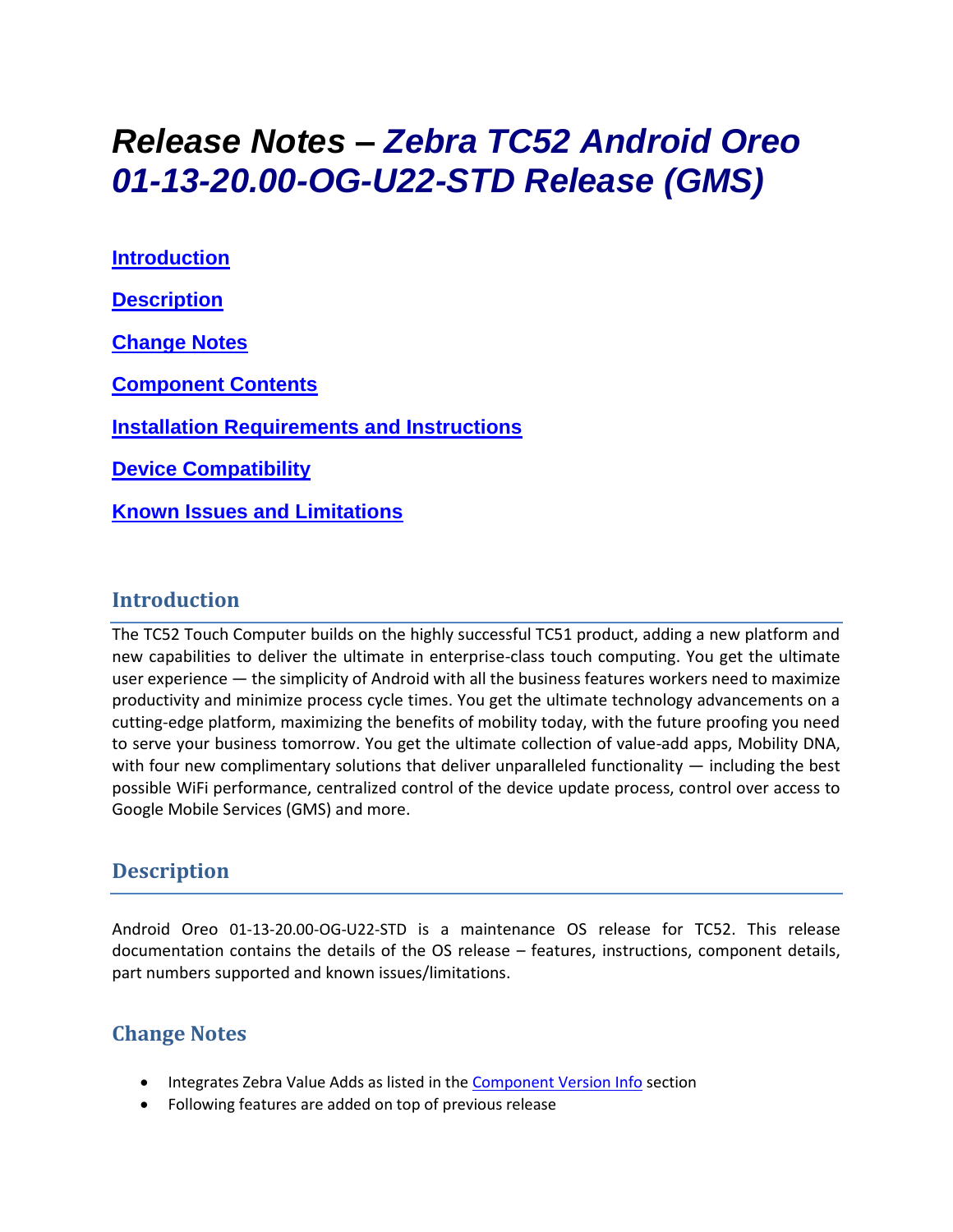- o Dot Code Symbology
- o WiFi Direct
- o Device Tracker
- o VoIP Support for ( Aruba, Extreme and WFC)
- o Scanning Screen Indicator

# <span id="page-1-0"></span>**Component Contents**

| <b>Package Name</b>                    | <b>Description</b>                                                           |
|----------------------------------------|------------------------------------------------------------------------------|
| HE RECOVERY FULL OSUPDATE 13 20 U00    | Full Package Update includes all<br>components                               |
| HE_DELTA_UPDATE_12_01_Uxx_TO_13_20_U00 | Delta Package that can be used to go<br>from 12_01_Uxx to 13_20_U20 baseline |
| HE G INCREMENTAL UPDATE 13 20 U22      | Incremental Update to bring device<br>software to 13 20 U22                  |

# <span id="page-1-1"></span>**Component Version Info**

| <b>Component / Description</b> | <b>Version</b>         |
|--------------------------------|------------------------|
| <b>Product Build Number</b>    | X1-13-20.00-OG-U22-STD |
| <b>Android Version</b>         | 8.1.0                  |
| <b>Security Patch level</b>    | 1/1/2019               |
| <b>Linux Kernel</b>            | 4.4.78                 |
| <b>ABL ARB version</b>         | 0                      |
| x-loader                       | <b>NA</b>              |
| u-boot                         | <b>NA</b>              |
| <b>Android SDK Level</b>       | 27                     |
| Platform (TI/MPA/QC etc)       | QC SDM660              |
| <b>Bluetooth Stack</b>         | NA.                    |
| <b>Partition Table</b>         | <b>NA</b>              |
| <b>Flash Size</b>              | 32 GB                  |
| <b>GPU Version</b>             | OpenGL ES 3.2 V@269.0  |
| <b>RAM Size</b>                | 4GB                    |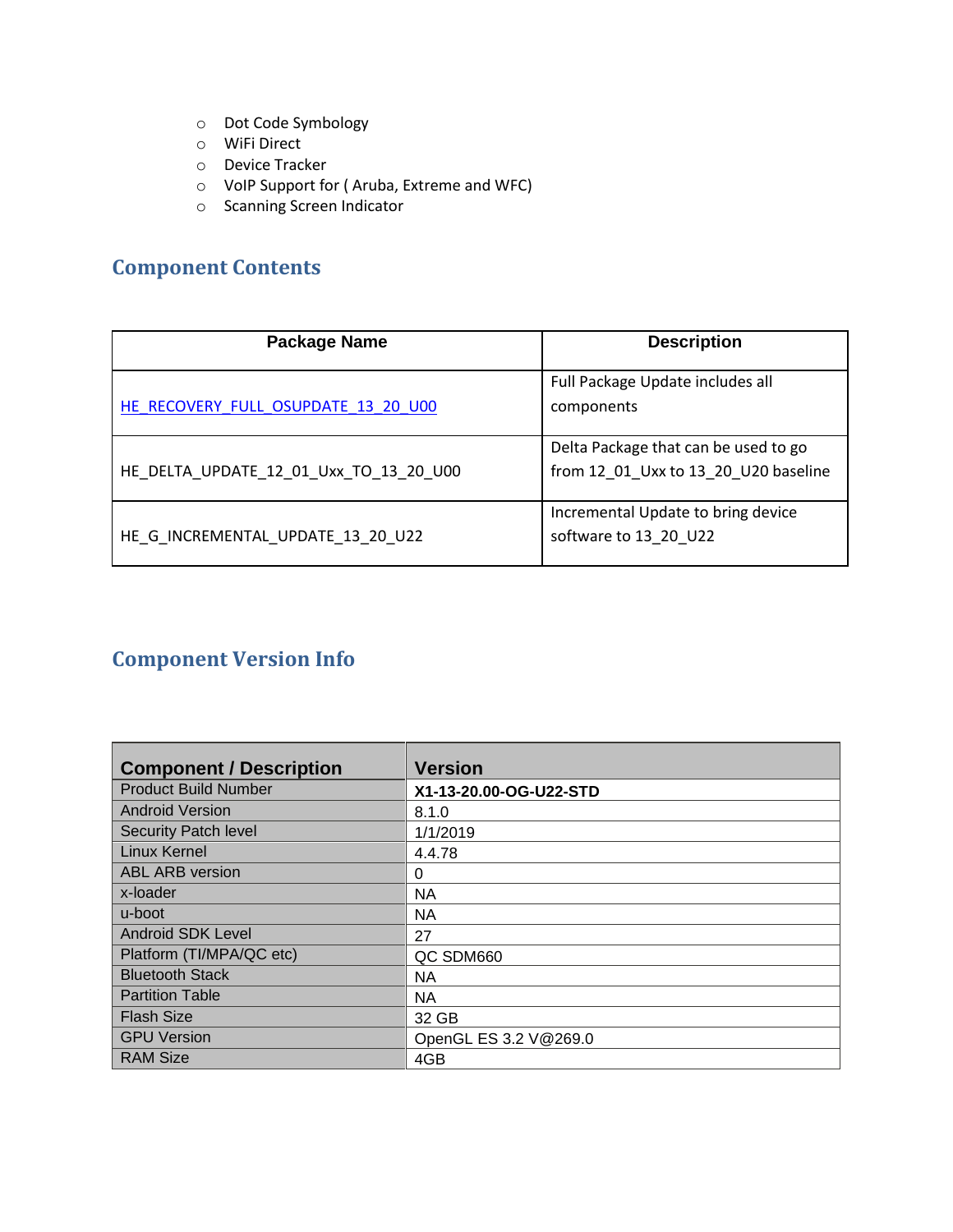| <b>Acoustics Profiles</b>        | For Lightning TC57                      |  |
|----------------------------------|-----------------------------------------|--|
|                                  | General: G03.7                          |  |
|                                  | Cellular: G03.5                         |  |
| ActiveEdge                       | 2.5.16                                  |  |
| AnalyticsMgr                     | 2.4.0.1140                              |  |
| Audio (Microphone and Speaker)   | 0.27.0.0                                |  |
| <b>Battery Management</b>        | Version: 1.4.2                          |  |
| <b>Battery Swap</b>              | Version: 2.0.1                          |  |
| <b>Bluetooth Pairing Utility</b> | Version 3.14                            |  |
| <b>Data Analytics</b>            | 3.5.0.1048                              |  |
| <b>DataWedge</b>                 | 7.2.5                                   |  |
| <b>Device Central</b>            | 2.0.22.1                                |  |
| Diagnostic Tool                  | 1.16.1.3                                |  |
| <b>EMDK</b>                      | 7.2.2.2202                              |  |
| <b>Enterprise Keyboard</b>       | 2.0.1.9                                 |  |
| Fota                             | 1.0.0.3                                 |  |
| <b>MSRN</b>                      | 2.01                                    |  |
| <b>MX</b>                        | MXMF version: 8.4.1.3                   |  |
| NFC                              | NFC NCIHALx ARC0.8.4.0                  |  |
| <b>OSX</b>                       | QCT.81.8.12.3                           |  |
| <b>PTT Express</b>               | 3.1.39                                  |  |
| Rxlogger                         | Version 5.4.12.0                        |  |
| <b>Scanning Framework</b>        | 20.0.52.0                               |  |
| Simulscan                        | Version: 3.0.6                          |  |
|                                  | SimulScanEngine: 2.0.9                  |  |
| SMARTMU(WorryFree Wifi Analyzer  |                                         |  |
| WFW version)                     | WFW_QA_2_3.3.0.002_O                    |  |
| <b>StageNow</b>                  | Version 3.2.1.0                         |  |
| <b>Touch Panel</b>               | 2.0-Finger-1-0 for Thunder              |  |
| <b>WLAN</b>                      | FUSION_QA_2_1.3.0.012_O                 |  |
| <b>WWAN</b> (Data & Voice)       | Baseband Version: W181130A 3.1-00753    |  |
|                                  | HW MBN: SS-LA-SDM660:08100000           |  |
|                                  | AT&T: SW MBN: VoLTE-ATT:081f0334        |  |
|                                  | VZW: SW MBN: CDMAless-Verizon: 08260126 |  |
| Zebra BlueTooth                  | 1.3                                     |  |
| Zebra Data Service               | 3.5.0.1048                              |  |
| Zebra Volume Control (ZVC)       | 2.1.0.15                                |  |
| <b>Zebra Folders</b>             | 8.1                                     |  |

### <span id="page-2-0"></span>**Installation Requirements and Instructions**

Instructions: [https://www.zebra.com/content/dam/zebra\\_new\\_ia/en-us/software/operating](https://www.zebra.com/content/dam/zebra_new_ia/en-us/software/operating-system/helios/oreo-os-update-instructions.pdf)[system/helios/oreo-os-update-instructions.pdf](https://www.zebra.com/content/dam/zebra_new_ia/en-us/software/operating-system/helios/oreo-os-update-instructions.pdf)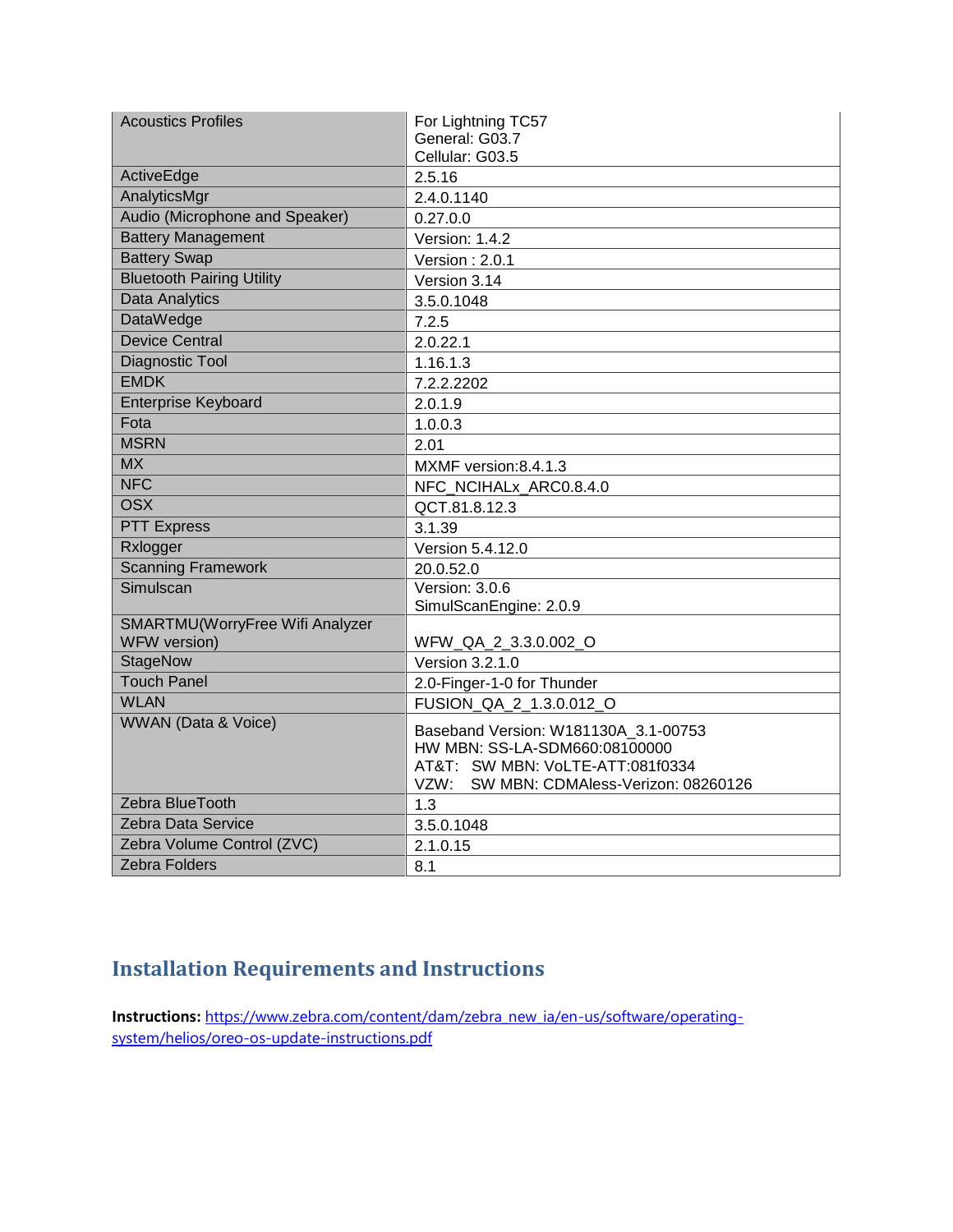| <b>Current</b><br><b>Software</b><br>on Device | <b>Steps Needed to Move to This Release</b>                                                                                                                                                                                                                                                         | <b>Comments</b>                                                                                                                 |
|------------------------------------------------|-----------------------------------------------------------------------------------------------------------------------------------------------------------------------------------------------------------------------------------------------------------------------------------------------------|---------------------------------------------------------------------------------------------------------------------------------|
| 12 01 UXX                                      | <b>Option 1 (Recommended)</b><br>Apply Delta Package Update (<br>HE DELTA UPDATE 12 01 Uxx TO 13 20 U20) followed<br>by HE_FP_G_IncrementalPackage_13_20_U22<br>Option 2<br>Apply Full Package Update (<br>HE_RECOVERY_FULL_OSUPDATE_13_20_U00) followed by<br>HE FP G IncrementalPackage 13 20 U22 | Only difference<br>between Option 1 and<br>Option 2 is Size of the<br>update is smaller with<br>Delta Package.<br>(Recommended) |
| 13 20 UXX                                      | Apply Package HE_FP_G_IncrementalPackage_13_20_U22                                                                                                                                                                                                                                                  |                                                                                                                                 |

### <span id="page-3-0"></span>**Device Compatibility**

This software release has been approved for use on the following devices.

|                           | <b>Operating</b> |
|---------------------------|------------------|
| <b>Device Part Number</b> | <b>System</b>    |
| TC520K-1PEZU4P-A6         | Android O        |
| TC520K-1PF7U4P-NA         | Android O        |
| TC520K-1PF7U4P-IA         | Android O        |

#### <span id="page-3-1"></span>**Known Issues and Limitations**

- 1. WiFi sleep policy set to "Always" (Android O limitation)
- 2. When non-GMS device is in lockdown mode and the settings manager app is enabled, available Wi-Fi networks are "unavailable". This feature is working on GMS devices.
- 3. Issue will occur when device is in GMS Restricted and Enterprise Reset is initiated without setting the SUW flag (example: user manually initiates ER).
- 4. In Do mode is CSP features are allowed to work, then the ZebraBluetooth app needs to be white listed by default. If not white listed listed all the Bluetooth CSP features will be affected and will not work as expected.